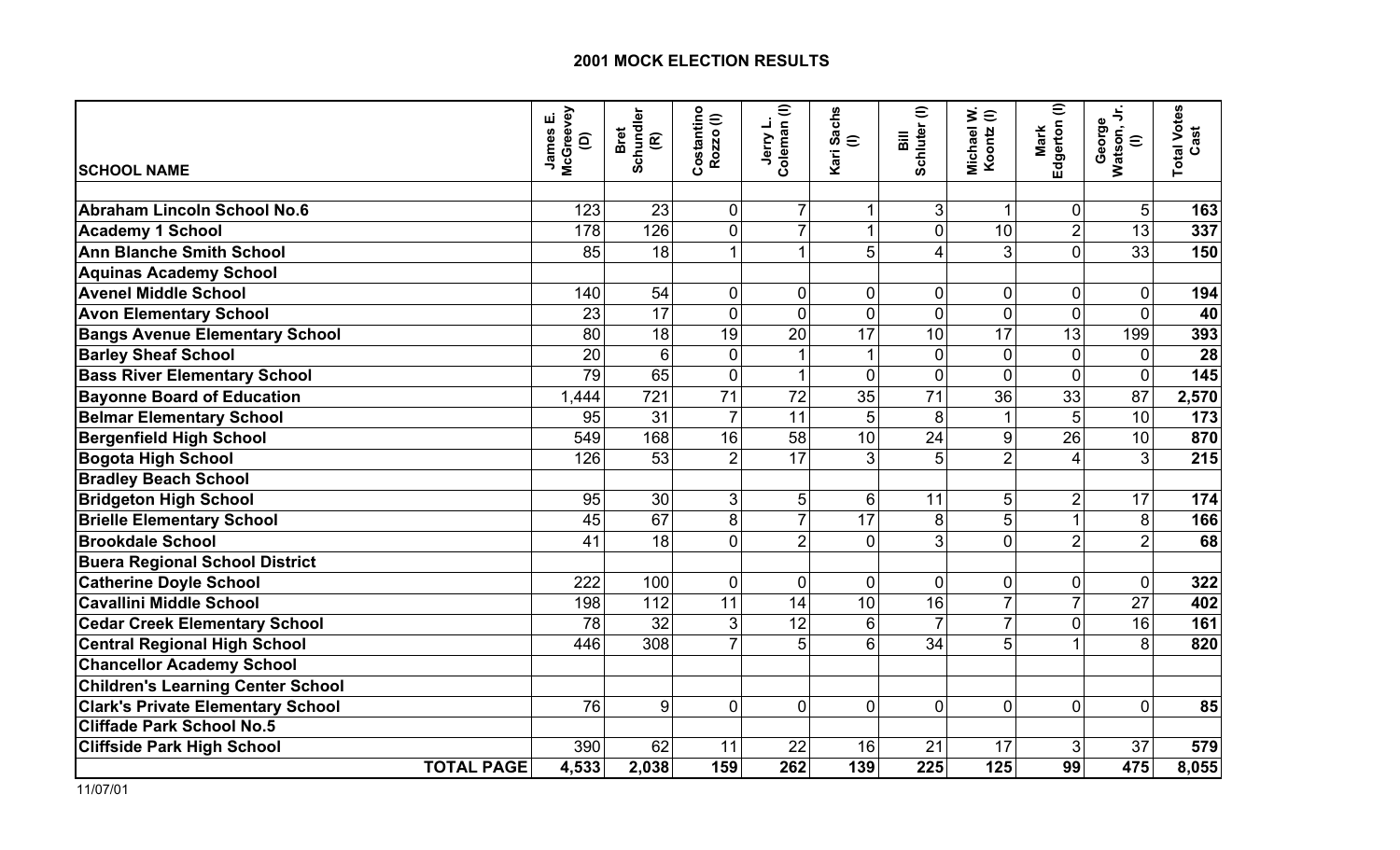|                                                           | McGreevey<br>ші<br>James<br>ê | Schundler<br>(R)<br><b>Bret</b> | Costantino<br>$\mathrel{\widehat{=}}$<br>Rozzo | Jerry L.<br>Coleman (I) | <b>Sachs</b><br>$\in$<br>Kari | Schluter <sup>(I)</sup><br>Bill | ∋ ≳<br>Michael<br>Koontz | Edgerton (I)<br>Mark | George<br>Watson, Jr.<br>$\mathrel{\widehat{=}}$ | <b>Total Votes</b><br>Cast |
|-----------------------------------------------------------|-------------------------------|---------------------------------|------------------------------------------------|-------------------------|-------------------------------|---------------------------------|--------------------------|----------------------|--------------------------------------------------|----------------------------|
| <b>SCHOOL NAME</b>                                        |                               |                                 |                                                |                         |                               |                                 |                          |                      |                                                  |                            |
| <b>Cliffside Park School No.5</b>                         | 35                            | 25                              | 4                                              |                         | $\overline{2}$                | $\mathbf{1}$                    | $\overline{0}$           | $\mathbf 0$          | $\overline{3}$                                   | 71                         |
| <b>Columbus Elementary School/Lodi</b>                    | 82                            | 10                              |                                                | 0                       | $\overline{0}$                | $\overline{2}$                  | $\overline{2}$           |                      | 9                                                | 107                        |
| <b>Columbus School/Lyndhurst</b>                          | 18                            | 17                              | $\overline{0}$                                 | $\overline{0}$          | $\overline{0}$                | $\overline{0}$                  | $\overline{0}$           | $\overline{0}$       | $\overline{0}$                                   | 35                         |
| <b>Conwell School No. 3</b>                               | 56                            | 53                              | 3                                              | 4                       | $\overline{0}$                | 4                               | $\mathbf 0$              | $\overline{2}$       | 15                                               | 137                        |
| <b>Cornelia Bradford School No.16</b>                     | 97                            | 42                              |                                                | 3                       | $\overline{0}$                | 4                               | 1                        | 3                    | 9                                                | 160                        |
| David Brearley M/High School                              | 34                            | 25                              | 8                                              | 11                      | 4                             | $\overline{\mathbf{4}}$         | $\overline{4}$           | 3                    | 3                                                | 96                         |
| Dawes Avenue School                                       | 28                            | 52                              | 5                                              | 28                      | 10                            | 5                               | $\mathbf 0$              | $\overline{2}$       | 9                                                | 139                        |
| <b>Dover High School</b>                                  | 239                           | 145                             | 24                                             | 49                      | 23                            | 25                              | 13                       | 18                   | 27                                               | 563                        |
| Dover Middle School                                       |                               |                                 |                                                |                         |                               |                                 |                          |                      |                                                  |                            |
| <b>Dutch Neck School</b>                                  |                               |                                 |                                                |                         |                               |                                 |                          |                      |                                                  |                            |
| <b>East Brook School</b>                                  | 78                            | 75                              | $\Omega$                                       | 0                       | $\overline{0}$                | $\pmb{0}$                       | $\mathbf 0$              | $\overline{0}$       | $\Omega$                                         | 153                        |
| <b>Elizabeth V. Edwards School</b>                        | 26                            | 6                               | 3                                              | 5                       | 3                             | $\overline{2}$                  | 3                        | $\overline{0}$       | 10                                               | 58                         |
| <b>Elsinboro Board of Education Elsinboro Twp. School</b> | $\overline{2}$                | 16                              | $\overline{0}$                                 | $\overline{0}$          | $\overline{0}$                | $\overline{2}$                  | $\overline{0}$           | $\overline{0}$       | $\overline{2}$                                   | $\overline{22}$            |
| <b>Essex Fells School</b>                                 | 9                             | 41                              | $\Omega$                                       | 5                       | 3                             | $\overline{4}$                  | $\overline{0}$           | 3                    | 6                                                | 71                         |
| <b>Fanny D. Rittenberg School</b>                         | 14                            | 5                               | $\mathbf 0$                                    | 0                       | 1                             | $\overline{0}$                  | $\overline{2}$           | $\overline{0}$       | 5                                                | 27                         |
| <b>Fernbrook School</b>                                   | 220                           | 173                             | $\mathbf 0$                                    | 0                       | $\overline{0}$                | 47                              | $\mathbf 0$              | $\overline{0}$       | $\mathbf 0$                                      | 440                        |
| <b>Frank K. Hehly School</b>                              | 44                            | $\overline{30}$                 | $\overline{0}$                                 | $\overline{0}$          | 3                             | $\mathbf{1}$                    | $\overline{2}$           |                      | $6\phantom{1}$                                   | 87                         |
| <b>Frank W. Gavlak School</b>                             | 153                           | 79                              | 1                                              | 8                       | 3                             | 5                               | 8                        | 1                    | 23                                               | 281                        |
| <b>Franklin Middle School/Nutley</b>                      | 332                           | 153                             | 15                                             | 24                      | 14                            | 20                              | 18                       | 9                    | 17                                               | 602                        |
| <b>Franklin School</b>                                    | 36                            | 39                              | $\overline{2}$                                 | 4                       |                               | 12                              | $\overline{2}$           |                      | 8                                                | 105                        |
| <b>Gloucester County Alternative High School</b>          | 9                             | $\overline{4}$                  | 4                                              |                         | 1                             | 8                               | $\overline{1}$           | $\overline{4}$       | $6\phantom{1}$                                   | 38                         |
| <b>Gloucester County Institute of Technology School</b>   | 15                            | 16                              | 11                                             | 11                      | 11                            | $\overline{7}$                  | 13                       | 19                   | 5                                                | 108                        |
| <b>Green Bank School</b>                                  | 54                            | 50                              | $\overline{0}$                                 | $\overline{0}$          | 3                             | $\mathbf{1}$                    | 1                        | 1                    | $\overline{2}$                                   | 112                        |
| <b>Greenberg School</b>                                   |                               |                                 |                                                |                         |                               |                                 |                          |                      |                                                  |                            |
| <b>Green Brook Middle School</b>                          | 104                           | 64                              | 6                                              | 10                      | 14                            | 18                              | $6\phantom{1}6$          | 5                    | 11                                               | 238                        |
| <b>Gretta R. Ostrovsky Middle School</b>                  | 173                           | 68                              | $\mathbf 1$                                    | 3                       | $\overline{2}$                | $\overline{7}$                  | 5                        | 1                    | 22                                               | 282                        |
| <b>Grice Middle School</b>                                | 328                           | 257                             | $\overline{0}$                                 | $\overline{0}$          | $\overline{0}$                | $\overline{0}$                  | $\mathbf 0$              | $\overline{0}$       | $\mathbf{0}$                                     | 585                        |
| <b>Holland Township School</b>                            | 144                           | 147                             | 17                                             | 19                      | 30                            | 40                              | 6                        | 5                    | 39                                               | 447                        |
| <b>TOTAL PAGE</b>                                         | 2,330                         | 1,592                           | 106                                            | 186                     | 128                           | 219                             | 87                       | 79                   | 237                                              | 4,964                      |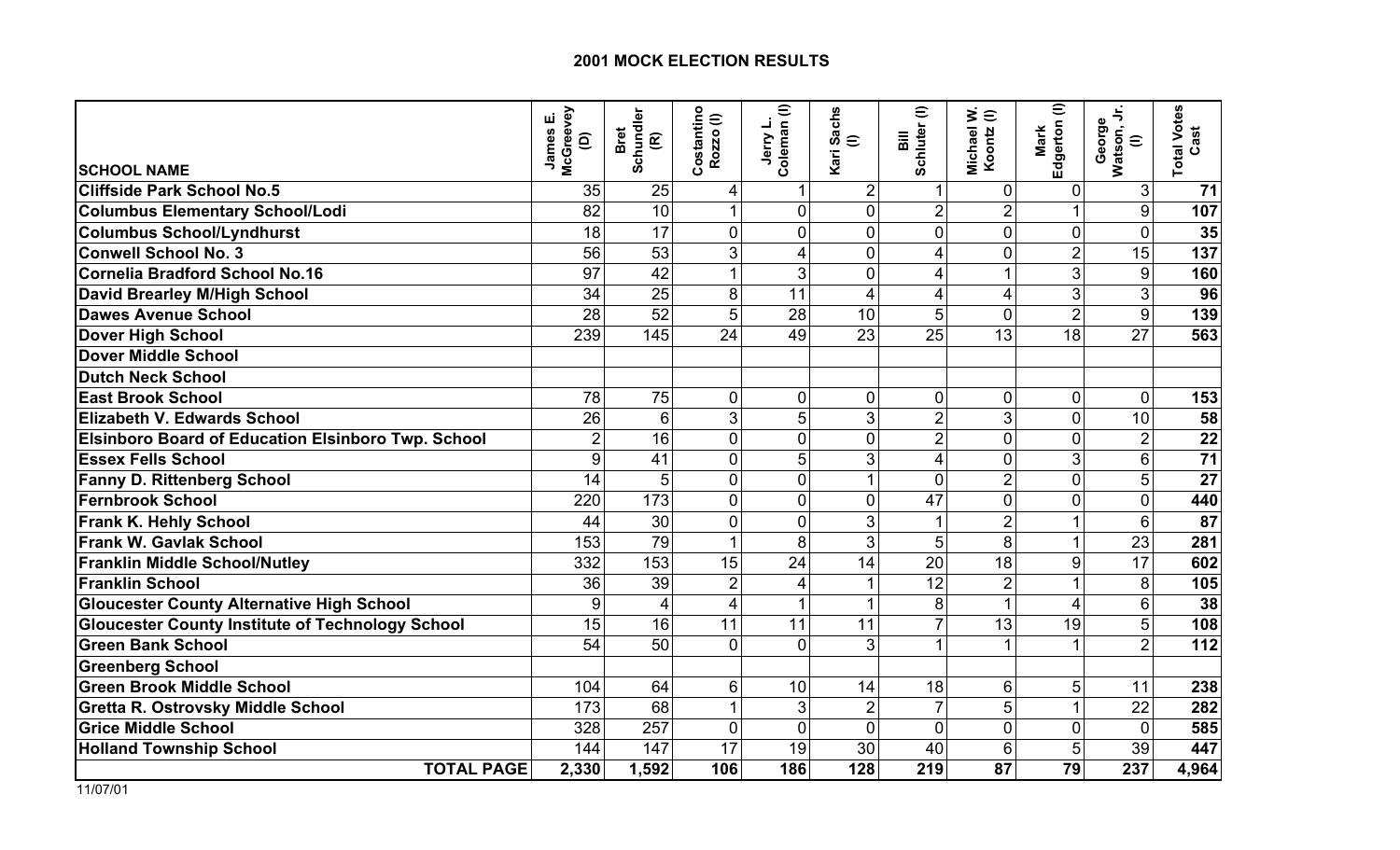|                                                  | McGreevey<br>ші<br>James<br>$\widehat{e}$ | Schundler<br>(R)<br>Bret | Costantino<br>Rozzo (I) | Jerry L.<br>Coleman (I) | <b>Sachs</b><br>$\in$<br>Kari | Schluter <sup>(I)</sup><br>Bill | ∋ ≳<br>Michael<br>Koontz | Edgerton (I)<br>Mark | George<br>Watson, Jr.<br>$\mathrel{\widehat{=}}$ | <b>Total Votes</b><br>Cast |
|--------------------------------------------------|-------------------------------------------|--------------------------|-------------------------|-------------------------|-------------------------------|---------------------------------|--------------------------|----------------------|--------------------------------------------------|----------------------------|
| <b>SCHOOL NAME</b>                               |                                           |                          |                         |                         |                               |                                 |                          |                      |                                                  |                            |
| <b>Holly Family School</b>                       | 27                                        | 93                       | $\mathbf{1}$            |                         | $\Omega$                      | $\overline{2}$                  | $\overline{0}$           | $\pmb{0}$            | $\mathbf{1}$                                     | 125                        |
| <b>Hopewell Elementary School</b>                | 41                                        | 26                       | $\overline{2}$          |                         | 10                            | 13                              |                          | $\overline{0}$       | 3                                                | 103                        |
| <b>Huber Street Elementary School</b>            |                                           |                          |                         |                         |                               |                                 |                          |                      |                                                  |                            |
| Hunterdon Christian Academy School               |                                           | 15                       | $\overline{0}$          | $\mathbf 0$             | 1                             | $\mathbf 0$                     | $\mathbf 0$              | $\mathbf 1$          | 5 <sup>1</sup>                                   | 23                         |
| <b>Immaculate Conception High School</b>         | 78                                        | $\overline{55}$          | 3 <sup>1</sup>          | 9                       | 3                             | $\overline{5}$                  | $\overline{2}$           | $\overline{2}$       | $\overline{5}$                                   | 162                        |
| Immaculate Conception Regional School            | 16                                        | 44                       | $\Omega$                | 3                       |                               | $\overline{4}$                  | $\overline{7}$           |                      | 3                                                | 79                         |
| International Charter School                     |                                           |                          |                         |                         |                               |                                 |                          |                      |                                                  |                            |
| <b>James F. Murray School</b>                    | 387                                       | 186                      | 2 <sup>1</sup>          | 11                      | 12                            | 6                               | 6                        | $\overline{7}$       | 18                                               | 635                        |
| James J. Flynn School                            | 285                                       | 61                       | 16                      | 17                      | 14                            | $\overline{7}$                  | 17                       | $\overline{7}$       | 62                                               | 486                        |
| Jersey City Public Schools/Susan Decker          |                                           |                          |                         |                         |                               |                                 |                          |                      |                                                  |                            |
| John F. Kennedy Memorial High School             | 453                                       | 31                       | 13                      | 18                      | 5                             | $\mathfrak{S}$                  | $\mathbf{1}$             | 3                    | 6                                                | 533                        |
| John F. Kennedy School                           | 32                                        | 20                       | $\overline{0}$          |                         | $\overline{0}$                | 1                               | $\mathbf 0$              | $\overline{0}$       | $\overline{4}$                                   | 58                         |
| <b>Jordan Road School</b>                        | 80                                        | 77                       | $\overline{0}$          | 10                      | 15                            | $\overline{2}$                  | $\overline{2}$           | $\overline{2}$       | 21                                               | 209                        |
| Joseph A. McGinley Elementary School             | 156                                       | 36                       | $\overline{0}$          | $\overline{0}$          | $\overline{0}$                | $\overline{0}$                  | $\mathbf 0$              | $\overline{0}$       | $\mathbf{0}$                                     | 192                        |
| <b>Joyce Kilmer School</b>                       | 14                                        | $\overline{4}$           | $\Omega$                |                         | 3                             | 12                              | $\overline{0}$           | $\overline{0}$       | $\overline{0}$                                   | 34                         |
| KAS Prep of the Hudson Cty. School of Technology | 38                                        | 13                       | $\Omega$                | 4                       | $\overline{2}$                | 3                               | $\mathbf 0$              | $\overline{2}$       | 4                                                | 66                         |
| <b>Ketler Elementary School</b>                  | 30                                        | 20                       | $\overline{0}$          | $\overline{0}$          | $\overline{0}$                | $\mathbf 0$                     | $\mathbf 0$              | $\overline{0}$       | $\overline{0}$                                   | 50                         |
| Kolbe Immaculata School                          | $\overline{0}$                            | 27                       | $\Omega$                | $\overline{0}$          | $\overline{0}$                | $\mathbf 0$                     | 1                        | $\overline{0}$       | 1                                                | $\overline{29}$            |
| <b>Lacey Township High School</b>                | 283                                       | 258                      | 23                      | 55                      | 14                            | 33                              | 15                       | 22                   | 43                                               | 746                        |
| <b>Lacey Township Middle School</b>              | 114                                       | 108                      | 8                       | 18                      | 17                            | 10                              | 11                       | $\overline{7}$       | $\overline{7}$                                   | 300                        |
| Lakewood High School                             | 158                                       | 46                       | 12                      | 14                      | 5                             | 12                              | 3                        | $\overline{2}$       | 33                                               | 285                        |
| Lillian M. Dunfee School                         | 66                                        | 39                       | $\overline{2}$          |                         | 5                             | 9                               | $\overline{1}$           | 11                   | 3                                                | 143                        |
| <b>Lincoln School</b>                            |                                           |                          |                         |                         |                               |                                 |                          |                      |                                                  |                            |
| <b>Link School</b>                               |                                           |                          |                         |                         |                               |                                 |                          |                      |                                                  |                            |
| Little Falls School #1                           | 244                                       | 114                      | 17                      | 13                      | 9                             | 18                              | 6                        | 3                    | 30                                               | 454                        |
| <b>Lower Cape May Regional School</b>            |                                           |                          |                         |                         |                               |                                 |                          |                      |                                                  |                            |
| <b>Lyndhurst High School</b>                     | 216                                       | 86                       | 8                       | 17                      | 9                             | 9                               | 14                       | 6                    | 21                                               | 386                        |
| <b>M.S.H. of Jesus</b>                           | 16                                        | 6                        | $\Omega$                | $\overline{2}$          | $\overline{2}$                | $\overline{0}$                  | $\overline{2}$           | $\Omega$             | $\overline{2}$                                   | 30                         |
| <b>TOTAL PAGE</b>                                | 2,735                                     | 1,365                    | 107                     | 208                     | 127                           | 149                             | 89                       | 76                   | 272                                              | 5,128                      |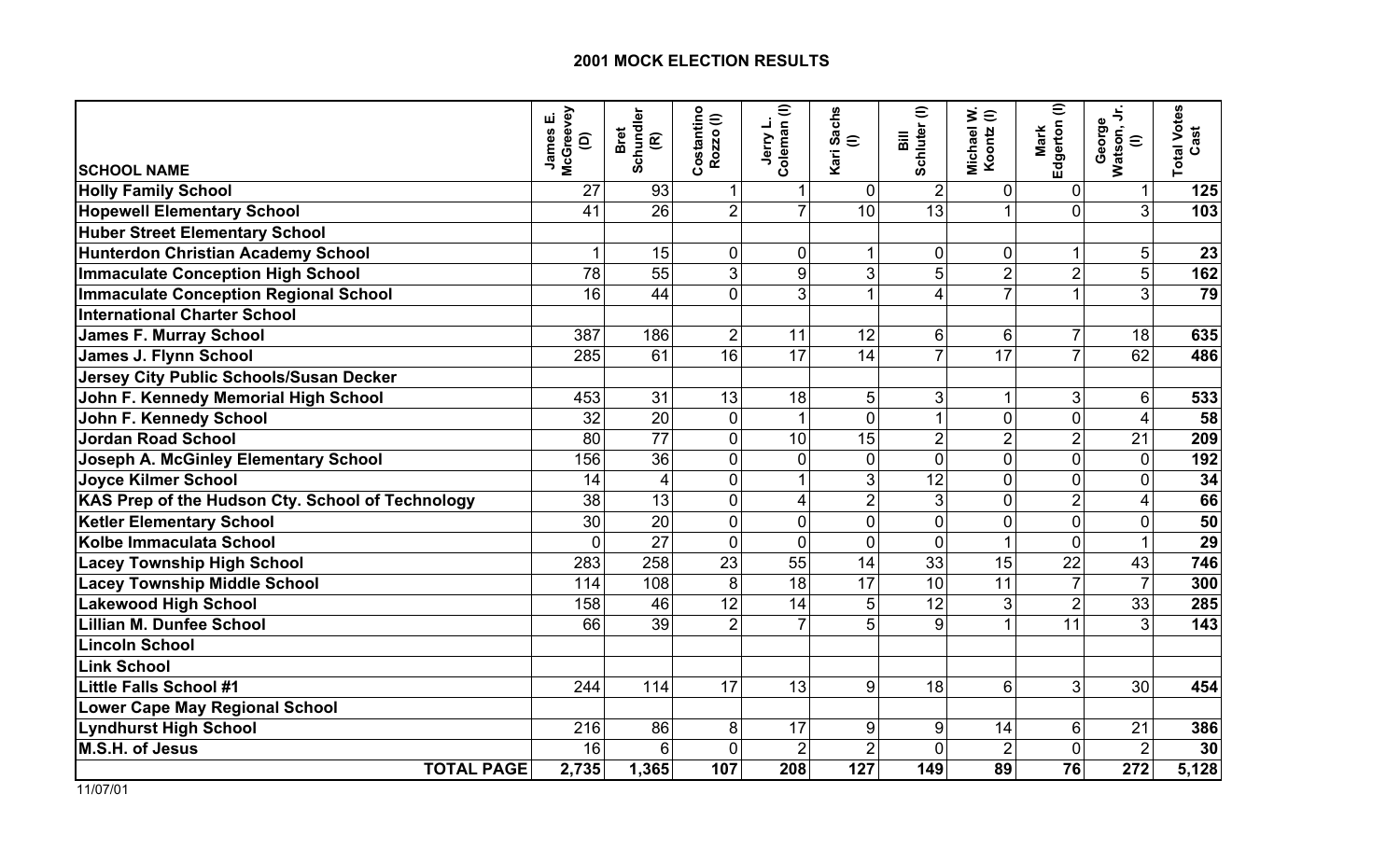|                                          |                   | McGreevey<br>шī<br>James<br>$\widehat{e}$ | Schundler<br><b>Bret</b><br>$\widehat{\mathbf{E}}$ | Costantino<br>Rozzo(I) | Jerry L.<br>Coleman (I) | <b>Sachs</b><br>$\widehat{=}$<br>Kari | Schluter (I)<br>$\overline{\overline{a}}$ | ∋ׂ≲<br>Michael<br>Koontz | Edgerton (I)<br>Mark | George<br>Watson, Jr.<br>$\mathrel{\widehat{=}}$ | <b>Total Votes</b><br>Cast |
|------------------------------------------|-------------------|-------------------------------------------|----------------------------------------------------|------------------------|-------------------------|---------------------------------------|-------------------------------------------|--------------------------|----------------------|--------------------------------------------------|----------------------------|
| <b>SCHOOL NAME</b>                       |                   |                                           |                                                    |                        |                         |                                       |                                           |                          |                      |                                                  |                            |
| <b>Madison High School</b>               |                   | 48<br>260                                 | 34<br>$\overline{73}$                              | 5<br>$\overline{0}$    | 9<br>$\overline{0}$     | 4<br>$\overline{0}$                   | $\mathfrak{B}$<br>$\mathbf 0$             | $\mathbf 0$              | 3<br>$\overline{0}$  | $\overline{2}$<br>$\overline{0}$                 | 109<br>333                 |
| Marquis de Lafayette No.6                |                   |                                           | 67                                                 | 5                      | 5                       |                                       | 5                                         | 5                        | 3                    | 20                                               |                            |
| <b>Maywood Avenue School</b>             |                   | 136                                       |                                                    |                        | 26                      | 4                                     | 11                                        | 3                        |                      | 48                                               | 250                        |
| McManus Middle School                    |                   | 435                                       | 104                                                | 25                     |                         | 10<br>13                              |                                           | 11                       | 1                    |                                                  | 663                        |
| Memorial Middle School/Cedar Grove       |                   | 87                                        | 45                                                 | 5                      | 6                       |                                       | 6                                         |                          | $\overline{2}$       | 27                                               | 202                        |
| Memorial School/Hackensack               |                   | 53                                        | 32                                                 | $\overline{2}$         | $\overline{0}$          | $\overline{4}$                        | $\mathbf 0$                               | 6                        | $\overline{0}$       | 5                                                | 102                        |
| Memorial School/Maywood                  |                   | 96                                        | 47                                                 | 12                     | 3                       | 12                                    | $\overline{3}$                            | 10                       | 4                    | 44                                               | 231                        |
| <b>Mercer Junior Senior High School</b>  |                   |                                           |                                                    |                        |                         |                                       |                                           |                          |                      |                                                  |                            |
| <b>Mesiuta of North Jersey School</b>    |                   | 10                                        | $\overline{7}$                                     | $\mathbf 0$            |                         | $\mathbf 0$                           | $\overline{2}$                            | $\overline{2}$           | 0                    | 0                                                | 22                         |
| <b>Metuchen Christian Academy School</b> |                   | 8                                         | $\overline{71}$                                    | $\overline{0}$         | $\overline{0}$          | $\overline{0}$                        | $\mathbf 0$                               | $\mathbf 0$              | $\overline{0}$       | $\overline{0}$                                   | 79                         |
| <b>Midland School</b>                    |                   | 55                                        | $\overline{35}$                                    | 10                     | 20                      | 5                                     | $\overline{5}$                            | 3                        | $\overline{2}$       | 4                                                | 139                        |
| <b>Monmouth Regional High School</b>     |                   | 323                                       | 133                                                | $\mathbf 0$            | $\overline{0}$          | $\overline{0}$                        | $\mathbf 0$                               | $\mathbf 0$              | $\overline{0}$       | $\overline{0}$                                   | 456                        |
| <b>Montague School</b>                   |                   | 59                                        | 50                                                 | 0                      | $\overline{0}$          | $\overline{0}$                        | $\mathbf 0$                               | $\overline{0}$           | $\overline{0}$       | $\overline{0}$                                   | 109                        |
| Nathan Hale Middle School                |                   | 80                                        | 49                                                 | 6                      | 11                      | 11                                    | $\overline{2}$                            | $\overline{2}$           | 6                    | 27                                               | 194                        |
| <b>New Milford High School</b>           |                   | 270                                       | 129                                                | 10                     | 23                      | $6\phantom{1}6$                       | 18                                        | 27                       | $\overline{7}$       | 23                                               | 513                        |
| North Bergen High School                 |                   | 752                                       | 177                                                | $\overline{2}$         | 4                       | $\overline{0}$                        | 21                                        | $\overline{2}$           | 17                   | $\mathbf 1$                                      | 976                        |
| North Brunswick Township High School     |                   | 797                                       | 235                                                | $\overline{0}$         | $\overline{0}$          | $\overline{0}$                        | 1                                         | $\overline{0}$           | $\overline{0}$       | $\overline{0}$                                   | 1,033                      |
| North Hunterdon High School              |                   | 167                                       | 177                                                | 49                     | 21                      | 16                                    | 37                                        | 11                       | 8                    | 14                                               | 500                        |
| <b>North Warren Regional School</b>      |                   | 228                                       | 322                                                | 23                     | 40                      | 37                                    | 46                                        | 13                       | 8                    | 60                                               | 777                        |
| Notre Dame School                        |                   |                                           |                                                    |                        |                         |                                       |                                           |                          |                      |                                                  |                            |
| Notre Dame Interparochial School         |                   | 58                                        | 47                                                 | 1                      |                         | $\overline{0}$                        | $\mathbf 0$                               | $\mathbf{1}$             | 0                    | 3                                                | 111                        |
| <b>Nutley High School</b>                |                   | 609                                       | 244                                                | 17                     | 67                      | 8                                     | 32                                        | $6\phantom{1}$           | $\overline{4}$       | 27                                               | 1,014                      |
| <b>Ocean Day School</b>                  |                   | 24                                        | 30                                                 | 1                      | 3                       | $\overline{2}$                        | $\overline{4}$                            | $\mathbf 0$              |                      | 5                                                | 70                         |
| <b>Park Ridge High School</b>            |                   | 200                                       | 152                                                | 10                     | 30                      | 6                                     | 14                                        | $\overline{1}$           | 9                    | 15                                               | 437                        |
| <b>Pierrepont Middle School</b>          |                   | 238                                       | 144                                                | 3                      | 21                      | 8                                     | 10                                        | $6\phantom{1}$           | 3                    | 9                                                | 442                        |
| <b>Pioneer Academy of Science School</b> |                   | 30                                        | $\overline{7}$                                     | 0                      | $\overline{2}$          | $\overline{0}$                        | $\overline{0}$                            | $\overline{0}$           | $\overline{0}$       | $\overline{4}$                                   | 43                         |
| <b>Pompton Lanes High School</b>         |                   | 269                                       | 108                                                | 25                     | 21                      | 12                                    | 27                                        | 11                       | 14                   | 34                                               | 521                        |
| <b>Public School No.8</b>                |                   | 150                                       | 142                                                | 10                     | 12                      | 11                                    | $\overline{2}$                            | 6                        | 9                    | 17                                               | 359                        |
|                                          | <b>TOTAL PAGE</b> | 5,442                                     | 2,661                                              | 221                    | 326                     | 169                                   | 249                                       | 127                      | 101                  | 389                                              | 9,685                      |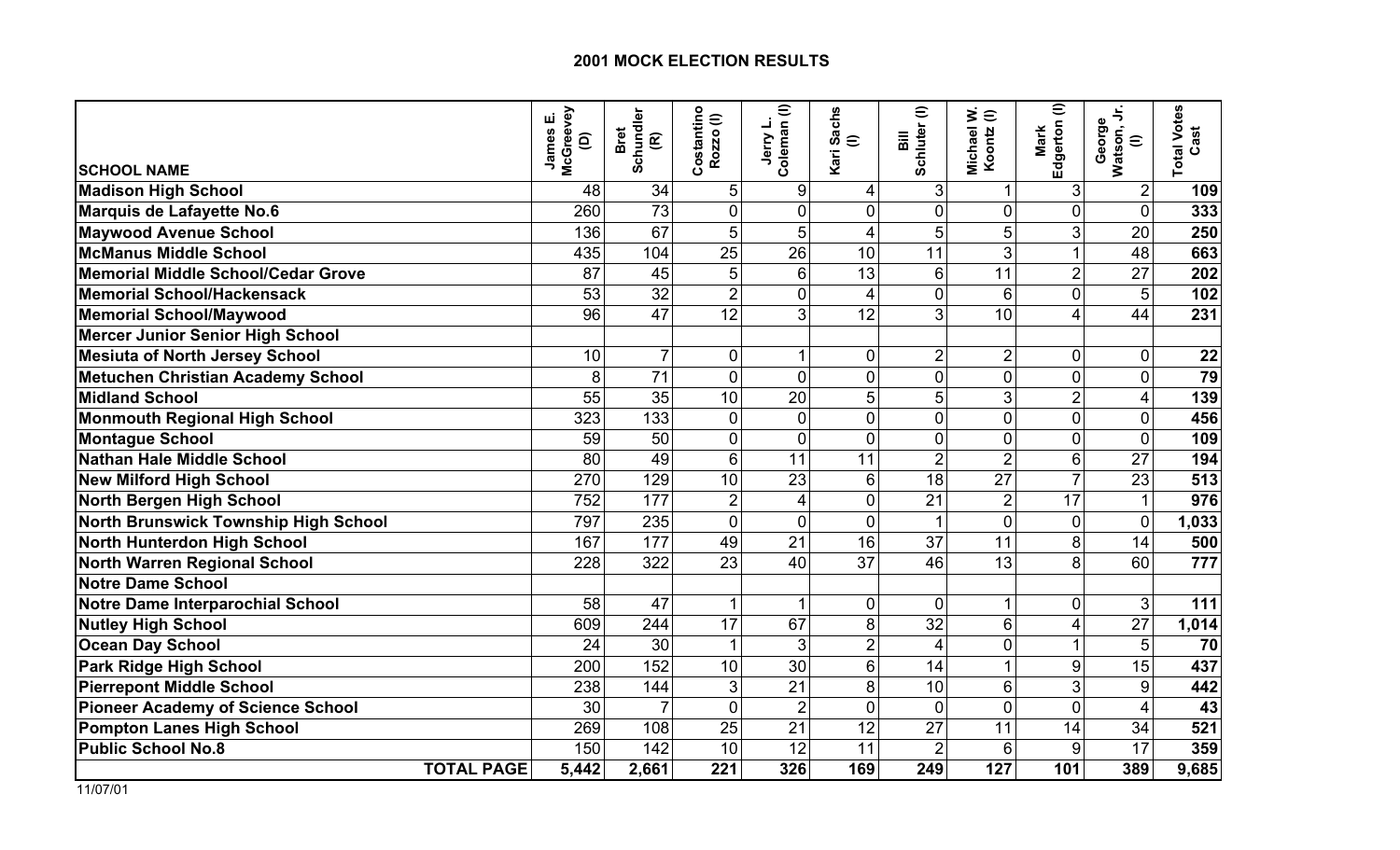|                                                  | <b>McGreevey</b><br>ші<br>James<br>ê | Schundler<br>(R)<br>Bret | Costantino<br>$\mathrel{\widehat{=}}$<br><b>Rozzo</b> | Jerry L.<br>Coleman (I) | <b>Sachs</b><br>$\equiv$<br>Kari | Schluter (I)<br>$\overline{\overline{a}}$ | Michael W.<br>Koontz (I) | Edgerton (I)<br>Mark | George<br>Watson, Jr.<br>$\mathrel{\widehat{=}}$ | <b>Total Votes</b><br>Cast |
|--------------------------------------------------|--------------------------------------|--------------------------|-------------------------------------------------------|-------------------------|----------------------------------|-------------------------------------------|--------------------------|----------------------|--------------------------------------------------|----------------------------|
| <b>SCHOOL NAME</b>                               |                                      |                          |                                                       |                         |                                  |                                           |                          |                      |                                                  |                            |
| <b>Public School No.24</b>                       | 233                                  | 143                      | $\overline{0}$                                        | $\mathbf 0$             | 0                                | $\mathbf 0$                               | $\mathbf 0$              | 0                    | $\mathbf 0$                                      | 376                        |
| <b>Public School No.28</b>                       | 17                                   | 1                        | $\overline{0}$                                        | $\overline{0}$          | $\overline{0}$                   | $\mathbf 0$                               | $\mathbf 0$              | $\overline{0}$       | $\overline{0}$                                   | 18                         |
| Queen of Peace High School                       | 163                                  | 77                       | 9                                                     | 11                      | 10                               | 28                                        | $\overline{2}$           | 4                    | 28                                               | 332                        |
| <b>Ridgefield Memorial High School</b>           | 125                                  | 62                       | $\Omega$                                              | 9                       | $\Omega$                         | $\overline{4}$                            | $\overline{0}$           | $\Omega$             | $\Omega$                                         | 200                        |
| <b>Robbins School</b>                            |                                      |                          |                                                       |                         |                                  |                                           |                          |                      |                                                  |                            |
| <b>Roosevelt School/Kearny</b>                   | 68                                   | 23                       |                                                       | 3                       | 3                                | $\mathbf{1}$                              | $\mathbf 0$              | 1                    | 4                                                | 104                        |
| <b>Roosevelt School No.7</b>                     | 27                                   | 11                       | 0                                                     | $\overline{0}$          | 5                                | $\mathbf{1}$                              | 5                        | 11                   | 4                                                | 64                         |
| <b>Saint Aloysius School</b>                     |                                      |                          |                                                       |                         |                                  |                                           |                          |                      |                                                  |                            |
| *Saint Bartholomew Interparochial School         | 78                                   | 132                      | $\mathbf{1}$                                          | 6                       | $\mathbf 0$                      | $\overline{2}$                            | 1                        | $\mathbf 0$          | $\overline{0}$                                   | 220                        |
| Saint Elizabeth Interparochial School            | 13                                   | 67                       | $\overline{0}$                                        | $\overline{0}$          | $\overline{0}$                   | $\mathbf 0$                               | $\overline{0}$           | $\overline{0}$       | $\overline{0}$                                   | 80                         |
| <b>Saint James Academy School</b>                | 27                                   | 16                       | $\Omega$                                              | $\Omega$                | $\overline{0}$                   | $\mathbf{1}$                              | $\overline{0}$           | $\Omega$             | $\Omega$                                         | 44                         |
| <b>Saint John School</b>                         |                                      |                          |                                                       |                         |                                  |                                           |                          |                      |                                                  |                            |
| Saint Joseph Sacret Heart School/Demarast        | 7                                    | 13                       | $\overline{0}$                                        | $\mathbf 0$             | $\overline{2}$                   | $\mathbf 0$                               | 0                        | 0                    | 0                                                | 22                         |
| <b>Saint Leo the Great School</b>                | 40                                   | 52                       | $\overline{0}$                                        | 3                       | 1                                | 11                                        | $\mathbf 0$              | $\overline{0}$       | $\overline{0}$                                   | 107                        |
| <b>Saint Mary Elementary School/New Monmouth</b> | 45                                   | 28                       | $\Omega$                                              | 3                       |                                  | $\overline{2}$                            | 3                        | $\overline{0}$       | $\overline{2}$                                   | 84                         |
| <b>Saint Mary Elementary School/South Amboy</b>  | 91                                   | 27                       | 10                                                    |                         | 4                                | $\overline{2}$                            | $\overline{4}$           | 3                    | $\overline{7}$                                   | 149                        |
| <b>Saint Peter The Apostle Elementary School</b> | 59                                   | 17                       | $\overline{2}$                                        | 3                       | 3                                | $\overline{12}$                           | 5                        | $\overline{0}$       | 16                                               | 117                        |
| <b>Saint Philip The Apostle Saddle Brook</b>     | 74                                   | 123                      | $\overline{0}$                                        | $\overline{0}$          | $\overline{0}$                   | $\mathbf 0$                               | $\overline{0}$           | $\overline{0}$       | $\overline{0}$                                   | 197                        |
| <b>Saint Rose of Lima</b>                        | 39                                   | 39                       | $\overline{2}$                                        |                         | $\overline{0}$                   | $\overline{0}$                            | 1                        | $\overline{0}$       | $\Omega$                                         | 82                         |
| <b>Saint Therese School</b>                      | 99                                   | 12                       | 3 <sup>1</sup>                                        | 6                       | 3                                | $\mathbf 0$                               | 5                        | $\overline{0}$       | 9                                                | 137                        |
| <b>Salem County Vocational Technical School</b>  | 3                                    | $\overline{2}$           | $\Omega$                                              | 0                       | $\Omega$                         | $\mathbf{0}$                              | $\Omega$                 | $\Omega$             | $\Omega$                                         | 5                          |
| <b>Sanny D. Rittenberg Middle School</b>         |                                      |                          |                                                       |                         |                                  |                                           |                          |                      |                                                  |                            |
| <b>Schomburg School</b>                          |                                      |                          |                                                       |                         |                                  |                                           |                          |                      |                                                  |                            |
| <b>School No.10</b>                              | 21                                   | $\overline{2}$           | $\overline{0}$                                        |                         | 1                                | $\mathbf 0$                               | $\mathbf 0$              | 0                    | $\overline{c}$                                   | 27                         |
| <b>Secaucus Middle School</b>                    | 90                                   | 21                       | $\mathbf 1$                                           |                         | $\overline{2}$                   | 3                                         | $\Omega$                 | $\overline{2}$       | $\overline{\mathbf{4}}$                          | 124                        |
| *Acting Governor DiFrancesco's Alma Mater        |                                      |                          |                                                       |                         |                                  |                                           |                          |                      |                                                  |                            |
| <b>TOTAL PAGE</b>                                | 1,319                                | 868                      | 29                                                    | 48                      | 35                               | 67                                        | 26                       | 21                   | 76                                               | 2,489                      |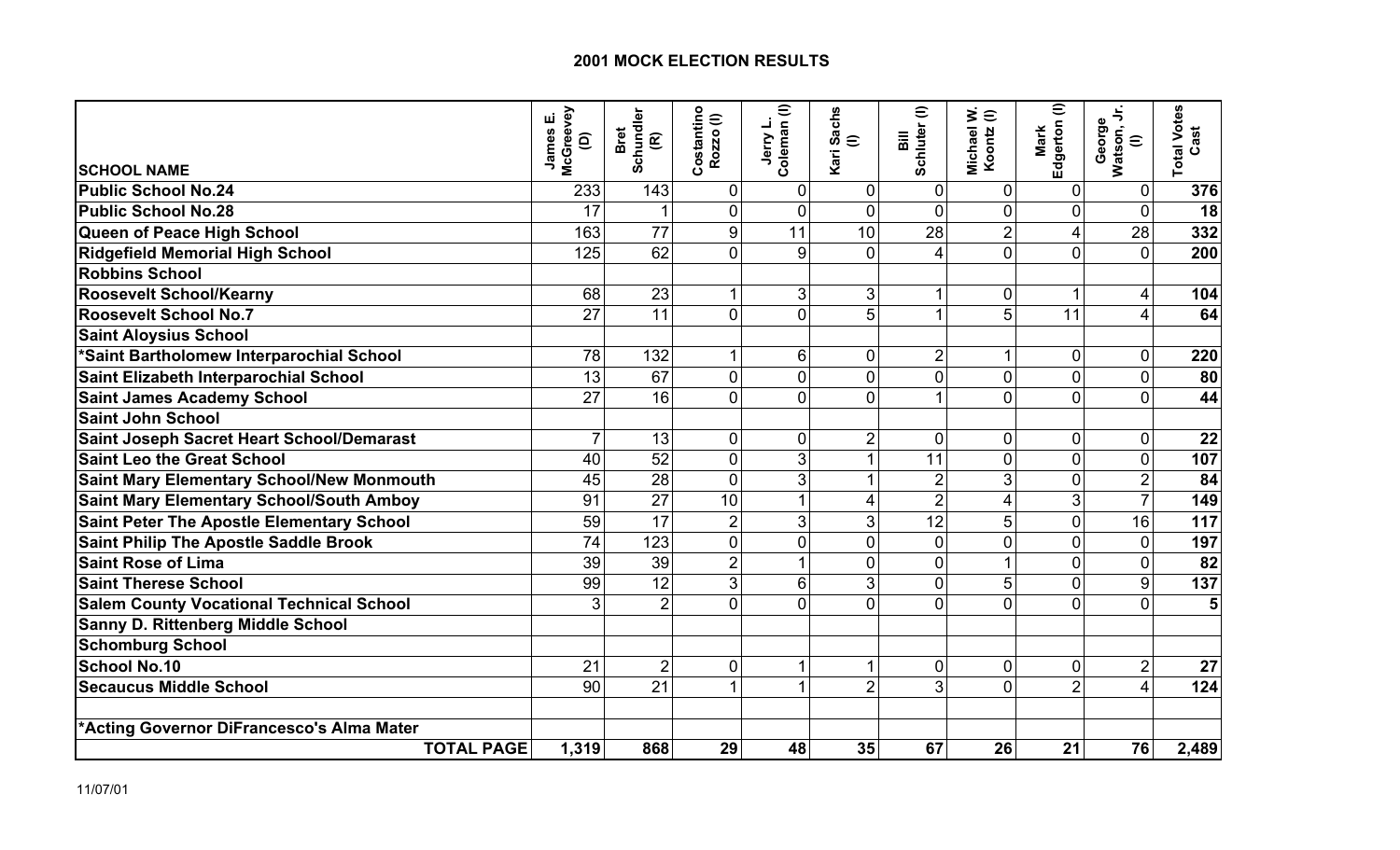|                                                 | McGreevey<br>ய்<br>James<br>ê | Schundler<br>(R)<br>Bret | Costantino<br>Rozzo(I) | Jerry L.<br>Coleman (I) | Sachs<br>$\in$ | Schluter <sup>(I)</sup><br>Bill | ∋ׂ<br>Michael<br>Koontz ( | Edgerton (I)<br>Mark | George<br>Watson, Jr.<br>$\mathrel{\widehat{=}}$ | <b>Total Votes</b><br>Cast |
|-------------------------------------------------|-------------------------------|--------------------------|------------------------|-------------------------|----------------|---------------------------------|---------------------------|----------------------|--------------------------------------------------|----------------------------|
| <b>SCHOOL NAME</b>                              |                               |                          |                        |                         | Kari           |                                 |                           |                      |                                                  |                            |
| <b>Shalom Middle School</b>                     |                               |                          |                        |                         |                |                                 |                           |                      |                                                  |                            |
| Shalom Torah Academy School/East Windsor        | $\overline{7}$                | 0                        | $\mathbf 0$            | 0                       | $\overline{2}$ | $\mathbf 0$                     | 0                         | $\overline{2}$       | $\mathbf 0$                                      | 11                         |
| <b>Shalom Torah Academy School/Jamesburg</b>    | 10                            | 3                        | $\Omega$               | 0                       | 0              | $\mathbf{1}$                    | $\mathbf 0$               | $\overline{0}$       | $\mathbf 0$                                      | 14                         |
| <b>Simmons Elementary School</b>                | 33                            | 42                       | $\overline{0}$         |                         | 4              | $\mathbf 0$                     | 17                        | $\overline{0}$       | $\mathbf 0$                                      | 97                         |
| <b>Smalley School</b>                           | 118                           | 59                       | 24                     | 19                      | 20             | 8                               | 15                        | 5                    | 74                                               | 342                        |
| <b>Soehl Middle School</b>                      | 229                           | 42                       |                        |                         | $\Omega$       | $\overline{0}$                  | $\overline{0}$            | $\Omega$             | $\Omega$                                         | 273                        |
| <b>Somerville Middle School</b>                 | 59                            | 10                       | 5                      | 4                       | $\overline{0}$ | $\overline{1}$                  | $\overline{2}$            | $\overline{0}$       | $\overline{2}$                                   | 83                         |
| <b>South River High School</b>                  | 325                           | 77                       | 17                     | 18                      | 13             | 20                              | 10                        | 11                   | 31                                               | 522                        |
| <b>Steen School</b>                             | 115                           | 26                       | $\overline{0}$         | 3                       | 3              | 16                              |                           |                      | $6\phantom{1}6$                                  | 171                        |
| <b>Steinert High School</b>                     |                               |                          |                        |                         |                |                                 |                           |                      |                                                  |                            |
| <b>Teaneck High School</b>                      |                               |                          |                        |                         |                |                                 |                           |                      |                                                  |                            |
| <b>Tenafly High School</b>                      |                               |                          |                        |                         |                |                                 |                           |                      |                                                  |                            |
| <b>Thomas A. Edison</b>                         | 212                           | 61                       | 21                     | 15                      | 13             | 12                              | 6                         | 8                    | 63                                               | 411                        |
| <b>Thomas Jefferson Middle School/Garfield</b>  | 225                           | 99                       | 16                     | 49                      | 14             | 28                              | 24                        | $\overline{9}$       | 59                                               | 523                        |
| Thomas Jefferson Middle School/Teaneck          | 311                           | 56                       | 14                     | 41                      | 23             | 24                              | 12                        | $\overline{4}$       | 42                                               | 527                        |
| <b>Upper Deerfield Township Woodruff School</b> |                               |                          |                        |                         |                |                                 |                           |                      |                                                  |                            |
| <b>Valley Road Street</b>                       | 102                           | 29                       | $\overline{0}$         | 1                       | 1              | $\mathbf 0$                     | -1                        | $\overline{0}$       | $\overline{2}$                                   | 136                        |
| Ventnor Middle School                           |                               |                          |                        |                         |                |                                 |                           |                      |                                                  |                            |
| Vernon Township High School                     | 419                           | 447                      | 37                     | 104                     | 32             | 63                              | 31                        | 15                   | 83                                               | 1,231                      |
| <b>Vincent M.S. Monasory Academy School</b>     | 6                             | 1                        | $\overline{0}$         | 3                       | $\overline{2}$ | $\overline{0}$                  | $\overline{0}$            | 3                    | $\mathbf{1}$                                     | 16                         |
| <b>Wallington Junior/Senior High School</b>     | 211                           | 97                       | 24                     | 183                     | $\Omega$       | 14                              | 11                        | 26                   | 9                                                | 575                        |
| <b>Walnut Ridge School</b>                      |                               |                          |                        |                         |                |                                 |                           |                      |                                                  |                            |
| <b>Wardlaw-Hartridge</b>                        | 88                            | 57                       | $\overline{2}$         | $\mathbf 0$             | $\mathbf 0$    | $\overline{2}$                  | $\overline{1}$            | $\mathbf{1}$         | $\mathbf 1$                                      | 152                        |
| <b>Washington Borough Public School</b>         | $\overline{71}$               | 85                       | $\overline{16}$        | 17                      | 39             | $\overline{17}$                 | 17                        | 6                    | 107                                              | 375                        |
| <b>Washington Middle School</b>                 | 91                            | 65                       | $\overline{2}$         | 4                       |                | $\mathbf{1}$                    | $\mathbf 0$               | $\overline{0}$       | $\overline{2}$                                   | 166                        |
| <b>Washington School</b>                        | 97                            | 50                       | 9                      | 17                      | 9              | 10                              | 3                         | 8                    | 12                                               | 215                        |
| <b>Weehawken High School</b>                    | 128                           | 29                       | 6                      | $\overline{2}$          | $\overline{7}$ | 5                               | 1                         | 3                    | 10                                               | 191                        |
| <b>Wenonah Elementary School</b>                |                               |                          |                        |                         |                |                                 |                           |                      |                                                  |                            |
| <b>TOTAL PAGE</b>                               | 2,857                         | 1,335                    | 194                    | 482                     | 183            | 222                             | 152                       | 102                  | 504                                              | 6,031                      |